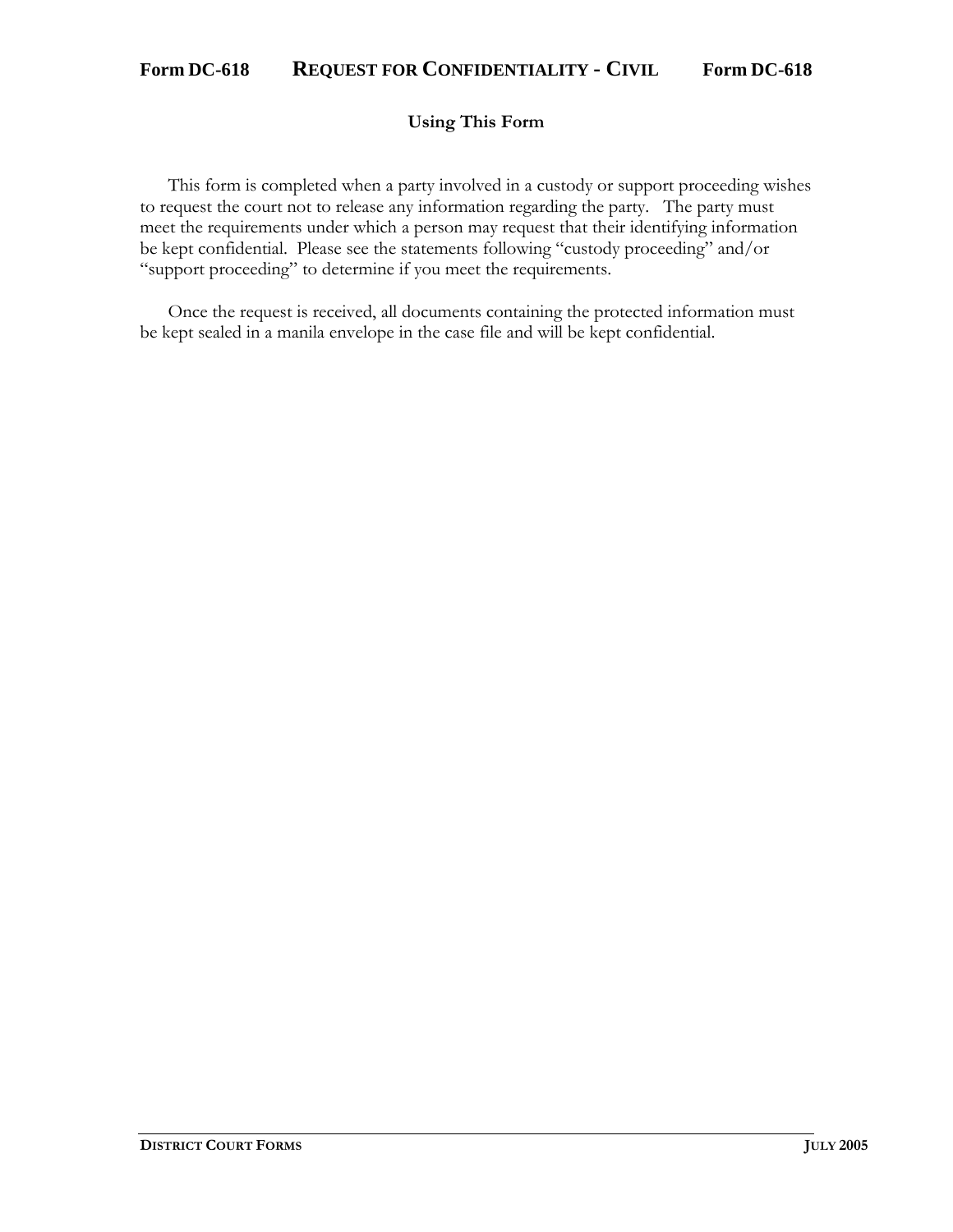## **Data Elements**

- 1. Court case number.
- 2. Court jurisdiction, city or county.
- 3. Check which court is appropriate.
- 4. Name of case.
- 5. Check the appropriate box to indicate the proceeding in which the party is involved.
- 6. Name, address, date of birth, social security number, home telephone number, employer's name and address, work telephone number and driver's license number of person requesting confidentiality.
- 7. Date of request.
- 8. Signature of person making request.

To be completed by court personnel:

- 9. Date received by clerk/magistrate/intake officer.
- 10. Name of clerk/magistrate/intake officer.